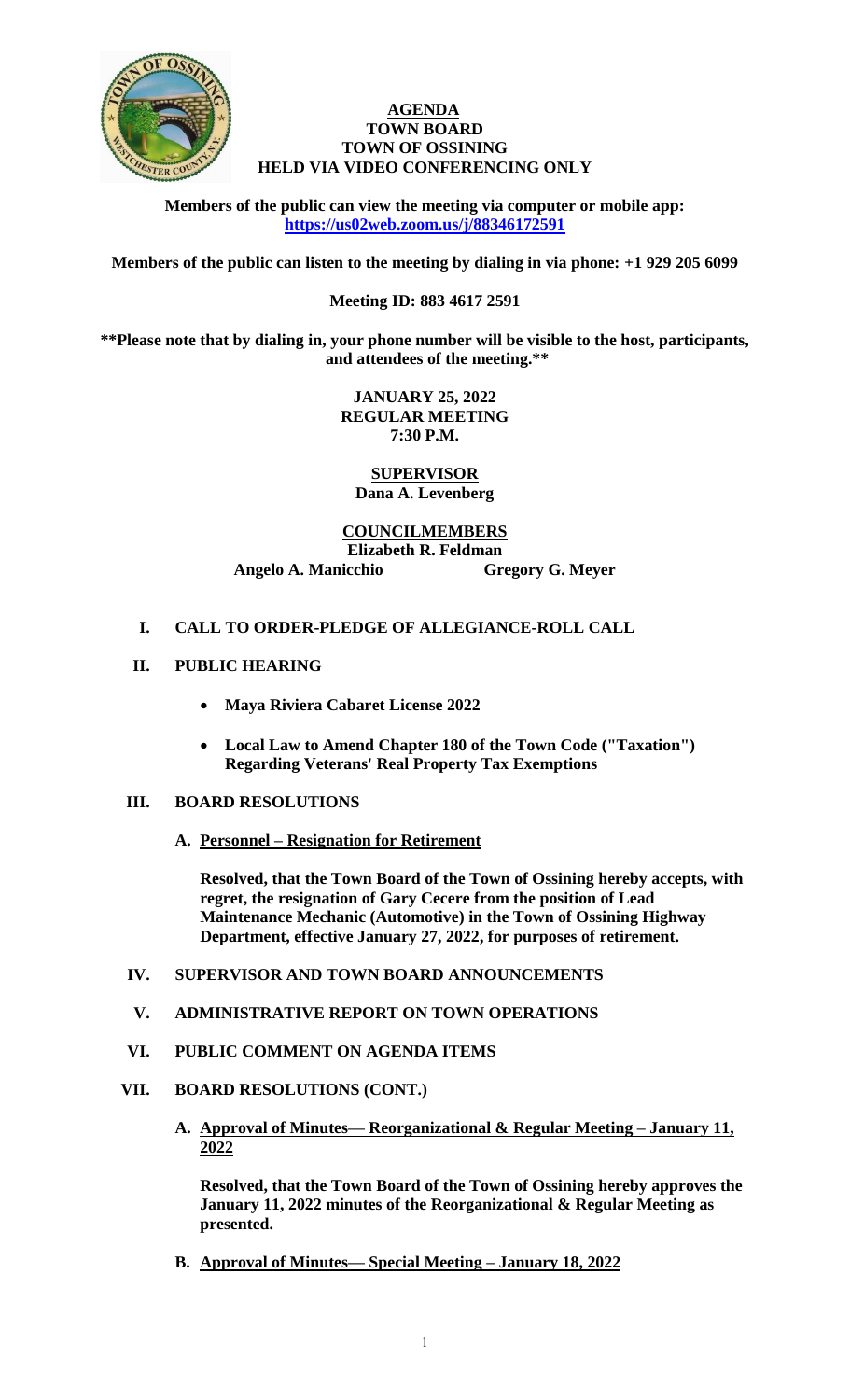**Resolved, that the Town Board of the Town of Ossining hereby approves the January 18, 2022 minutes of the Special Meeting as presented.**

**C. Approval of Voucher Detail Report**

**Resolved, that the Town Board of the Town of Ossining hereby approves the Voucher Detail Report dated January 25, 2022 in the amount of \$770,060.58 for 2021 and \$384,096.47 for 2022 for a grand total of \$1,154,157.05.**

### **D. Tax Payment Plan – 55 South Malcolm Street**

**Whereas, the Town of Ossining is required to collect Town, County and School taxes for the municipality, with the onus on the Town to make whole the County and School District for any uncollected taxes; and** 

**Whereas, the Receiver of Taxes has been approached by a property owner requesting a short-term payment plan for the property at 55 South Malcolm Street, Tax Parcel Designation ID# 97.7-5-76; and** 

**Whereas, the Town Board, pursuant to Article 5 of the Ossining Town Code, as authorized by section 1184 of the New York Real Property Tax Law, before entry of a final judgment, may withdraw a parcel for which payment of real property taxes is delinquent, from a foreclosure proceeding and enter into an installment plan for payment of all delinquent taxes, as well as interest and penalties, and does occasionally grant such a plan and has the discretion to accept or reject any proposal by a residential property owner, providing the owner meets the eligibility requirements set forth in section 180-17 of the Town Code and the payment plan conforms to the requirements for such a repayment plan set forth in section 180-18 of the Town Code;** 

**Now, therefore be it Resolved, that the Town Board of the Town of Ossining hereby grants the aforementioned payment plan, which terms comply with the Town Code, to this property owner, who has been determined to be eligible, with the understanding that this sets no precedent going forward for this or any other property in the future.**

**E. Request for Proposals: Tree Maintenance**

**Resolved, that the Town Board of the Town of Ossining authorizes the Town Clerk to advertise a Request for Proposals for Tree Maintenance – Removal, Pruning, Stumps. Proposals shall be submitted no later than 10am on Monday, February 28, 2022 to the office of the Town Clerk.** 

#### **F. Contracts – Senior Citizen Taxi Services**

**Resolved, that the Town Board of the Town of Ossining authorizes the Supervisor to sign contracts with the following taxicab operators to participate in the Senior Citizen Taxi Services program for calendar year 2022, subject to approval by Counsel to the Town as to form:**

- **Aguila Taxi**
- **Amigos Taxi**
- **Big Taxi**
- **Briarcliff Taxi**
- **Ecua Taxi**
- **JBC Taxi**
- **Liberty Taxi**
- **L & L Safety Taxi**
- **Mommy's Taxi**
- **New Mega Taxi**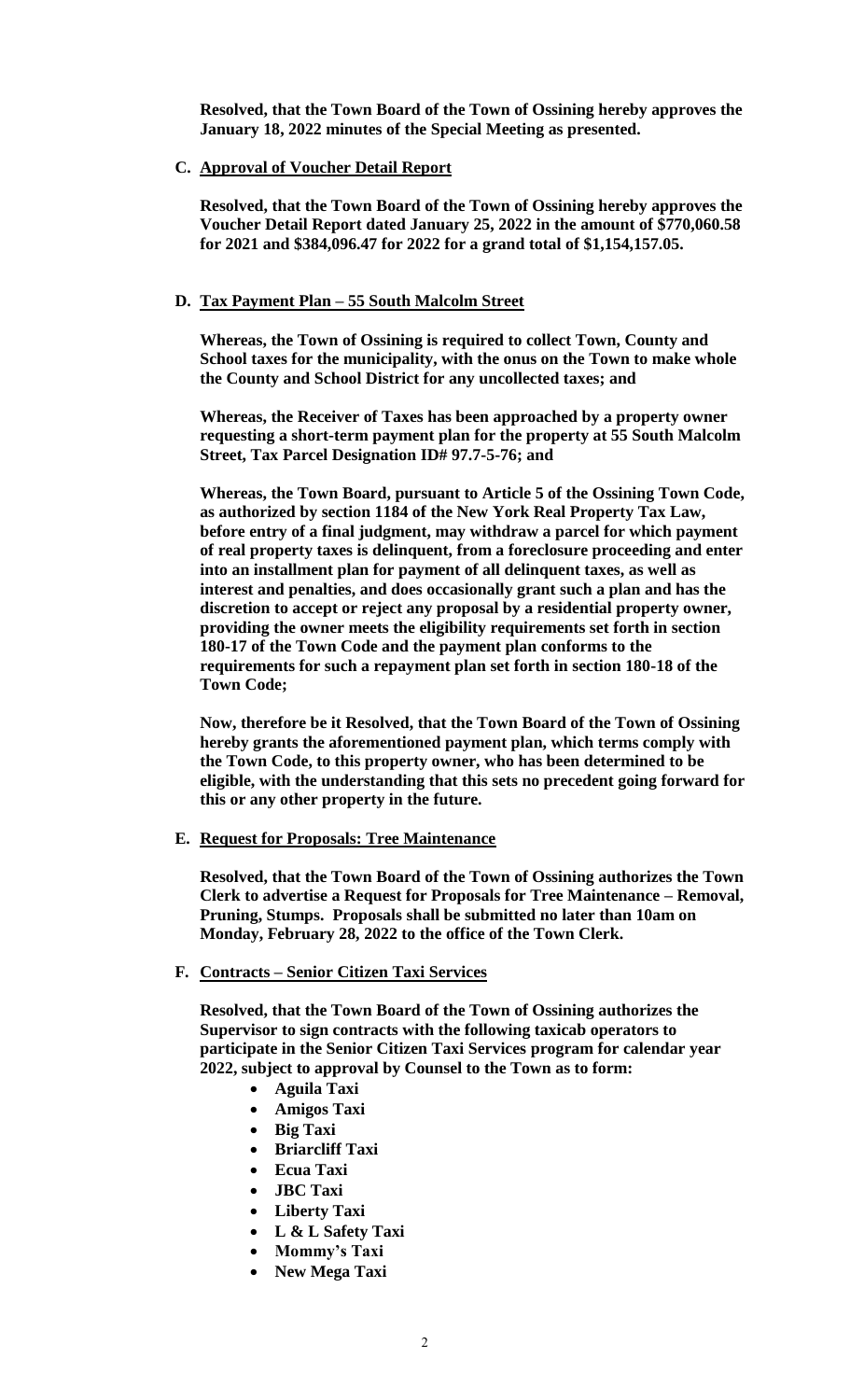- **Ossining Taxi**
- **Radio Taxi**
- **Spring Taxi**
- **Super Taxi**
- **Union Taxi**

### **G. Finance- Capital Project #2022-5233 – 2022 Tree Maintenance-Town Parks**

**Resolved, that the Town Board of the Town of Ossining authorizes opening a 2022 Capital Project #2022-5233, entitled "2022 Tree Maintenance" for the Town Parks Department, with a project budget of \$42,200. The project will be funded from NYS DEC Urban & Community Forestry Grant of \$33,750, and a transfer from General Fund of \$8,450.**

| Increase:<br>Increase:<br>Increase: | 3707110.200.5233 | $$42,200 - 2022$ Tree Maintenance (Expense)<br>3700300.308900.5233 \$33,750 - NYS DEC Grant (Revenue)<br>$3700500.503100.5233$ \$ $8,450$ – I/F Transfer from General Fund (Revenue) |
|-------------------------------------|------------------|--------------------------------------------------------------------------------------------------------------------------------------------------------------------------------------|
| Increase:                           | 100.9550.905000  | \$ 8,450 – Interfund Transfer-Capital Fund (Expense)                                                                                                                                 |
| Decrease:                           | 100.7110.498000  | $$8,450$ – Tree Service (Expense)                                                                                                                                                    |

### **H. Finance- Capital Project #2022-5234 – 2022 Cedar Lane Art Center HVAC Upgrade-Town Parks**

**Resolved, that the Town Board of the Town of Ossining authorizes opening a 2022 Capital Project #2022-5234, entitled "2022 Cedar Lane Arts Center HVAC Upgrade" for the Town Parks Department, with a project budget of \$47,520. The project will be funded from NYSERDA grant of \$40,000 and a transfer from General Fund of \$7,520.**

| Increase: | 3707110.200.5233 | \$47.520 – 2022 Cedar Lane Arts Center HVAC Upgrade-Town Parks (Expense) |
|-----------|------------------|--------------------------------------------------------------------------|
| Increase: |                  | 3700300.308900.5234 \$40.000 - NYSERDA Grant (Revenue)                   |
| Increase: |                  | 3700500.503100.5234 \$ 7,520 - I/F Transfer from General Fund (Revenue)  |
| Increase: | 100.9550.905000  | \$7,520 - Interfund Transfer-Capital Fund (Expense)                      |
| Increase: | 100.1990.400000  | \$7,520 – General Fund Contingency (Expense)                             |

### **I. Acceptance of Proposal – Noise Consultant**

**Resolved, that the Town Board of the Town of Ossining accepts the proposal from B. Laing Associates, Fort Salonga, NY 11768 to serve as an environmental consultant to the Town regarding noise in the Crotonville area of the Unincorporated Town of Ossining, for an amount not to exceed \$6,000.**

**J. Justice Court – Town Constables**

**Resolved, that the Town Board hereby appoints the following to the position of Town Constable, at an hourly rate of \$50.00, to serve at the pleasure of the Board during calendar year 2022:**

 **Raymond Mena – Yonkers, NY**

**K. Call for Public Hearing – Local Law #2 of 2022**

**Resolved, that the Town Board of the Town of Ossining hereby calls for a Public Hearing to be held in the matter of a Local Law to amend Chapter 47 of the Town Code ("Residency Requirements") with respect to Town Constable position on Tuesday, February 8, 2022 at 7:30 p.m. to be held via videoconferencing only pursuant to Chapter 417 of the Laws of 2021 of the State of New York, as subsequently amended, with the log-in information available on the Town's website in advance of the meeting.**

### **VIII. CORRESPONDENCE TO BE RECEIVED AND FILED**